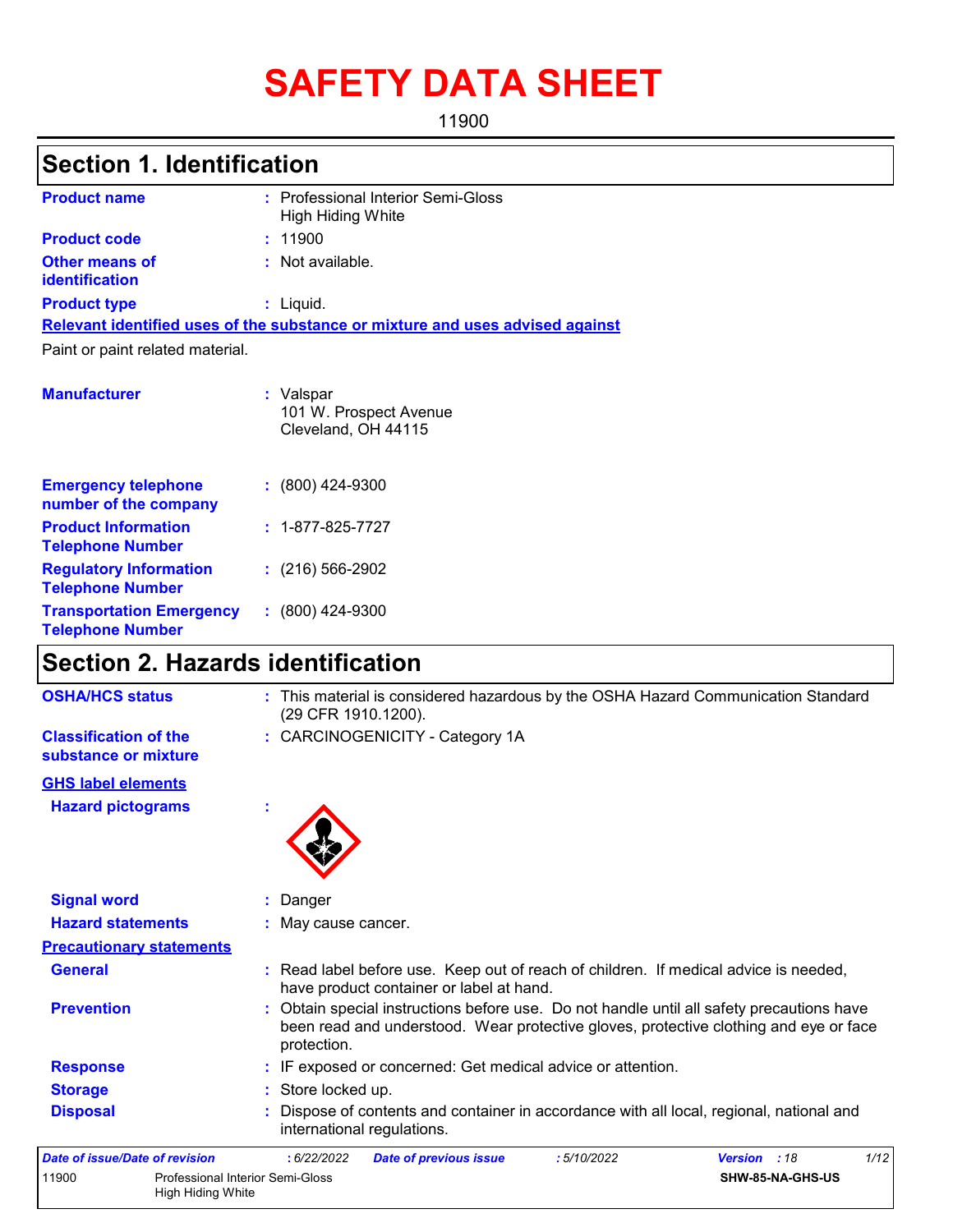## **Section 2. Hazards identification**

| <b>Supplemental label</b><br>elements      | WARNING: This product contains chemicals known to the State of California to cause<br>cancer and birth defects or other reproductive harm. Adequate ventilation required when<br>sanding or abrading the dried film. If Adequate ventilation cannot be provided wear an<br>approved particulate respirator (NIOSH approved). Follow respirator manufacturer's<br>directions for respirator use. DELAYED EFFECTS FROM LONG TERM<br>OVEREXPOSURE. Abrading or sanding of the dry film may release Crystalline Silica<br>which has been shown to cause lung damage and cancer under long term exposure. |
|--------------------------------------------|------------------------------------------------------------------------------------------------------------------------------------------------------------------------------------------------------------------------------------------------------------------------------------------------------------------------------------------------------------------------------------------------------------------------------------------------------------------------------------------------------------------------------------------------------------------------------------------------------|
|                                            | Please refer to the SDS for additional information. Keep out of reach of children. Do not<br>transfer contents to other containers for storage.                                                                                                                                                                                                                                                                                                                                                                                                                                                      |
| <b>Hazards not otherwise</b><br>classified | : None known.                                                                                                                                                                                                                                                                                                                                                                                                                                                                                                                                                                                        |

## **Section 3. Composition/information on ingredients**

| Substance/mixture                              | : Mixture        |
|------------------------------------------------|------------------|
| <b>Other means of</b><br><i>identification</i> | : Not available. |

#### **CAS number/other identifiers**

| Ingredient name                 | % by weight | <b>CAS number</b> |
|---------------------------------|-------------|-------------------|
| Titanium Dioxide                | 1≥10 - ≤25  | 13463-67-7        |
| l Calcium Carbonate             | l≤3         | l 1317-65-3       |
| Heavy Paraffinic Oil            | $\leq 0.3$  | 64742-65-0        |
| Cristobalite, respirable powder | $\leq 0.3$  | 14464-46-1        |

Any concentration shown as a range is to protect confidentiality or is due to batch variation.

**There are no additional ingredients present which, within the current knowledge of the supplier and in the concentrations applicable, are classified and hence require reporting in this section.**

**Occupational exposure limits, if available, are listed in Section 8.**

### **Section 4. First aid measures**

| <b>Description of necessary first aid measures</b> |                                                                                                                                                                                                                                                                                                                                                                                                                                                                                                                                                                                                                                                                                   |  |  |  |
|----------------------------------------------------|-----------------------------------------------------------------------------------------------------------------------------------------------------------------------------------------------------------------------------------------------------------------------------------------------------------------------------------------------------------------------------------------------------------------------------------------------------------------------------------------------------------------------------------------------------------------------------------------------------------------------------------------------------------------------------------|--|--|--|
| <b>Eye contact</b>                                 | : Immediately flush eyes with plenty of water, occasionally lifting the upper and lower<br>eyelids. Check for and remove any contact lenses. Continue to rinse for at least 10<br>minutes. Get medical attention.                                                                                                                                                                                                                                                                                                                                                                                                                                                                 |  |  |  |
| <b>Inhalation</b>                                  | : Remove victim to fresh air and keep at rest in a position comfortable for breathing. If<br>not breathing, if breathing is irregular or if respiratory arrest occurs, provide artificial<br>respiration or oxygen by trained personnel. It may be dangerous to the person providing<br>aid to give mouth-to-mouth resuscitation. Get medical attention. If unconscious, place<br>in recovery position and get medical attention immediately. Maintain an open airway.<br>Loosen tight clothing such as a collar, tie, belt or waistband.                                                                                                                                         |  |  |  |
| <b>Skin contact</b>                                | : Flush contaminated skin with plenty of water. Remove contaminated clothing and<br>shoes. Wash contaminated clothing thoroughly with water before removing it, or wear<br>gloves. Continue to rinse for at least 10 minutes. Get medical attention. Wash clothing<br>before reuse. Clean shoes thoroughly before reuse.                                                                                                                                                                                                                                                                                                                                                          |  |  |  |
| <b>Ingestion</b>                                   | : Wash out mouth with water. Remove dentures if any. If material has been swallowed<br>and the exposed person is conscious, give small quantities of water to drink. Stop if the<br>exposed person feels sick as vomiting may be dangerous. Do not induce vomiting<br>unless directed to do so by medical personnel. If vomiting occurs, the head should be<br>kept low so that vomit does not enter the lungs. Get medical attention. Never give<br>anything by mouth to an unconscious person. If unconscious, place in recovery position<br>and get medical attention immediately. Maintain an open airway. Loosen tight clothing<br>such as a collar, tie, belt or waistband. |  |  |  |

| Date of issue/Date of revision |                                  | 6/22/2022 | Date of previous issue | : 5/10/2022 | <b>Version</b> : 18 | 2/12 |
|--------------------------------|----------------------------------|-----------|------------------------|-------------|---------------------|------|
| 11900                          | Professional Interior Semi-Gloss |           |                        |             | SHW-85-NA-GHS-US    |      |
|                                | High Hiding White                |           |                        |             |                     |      |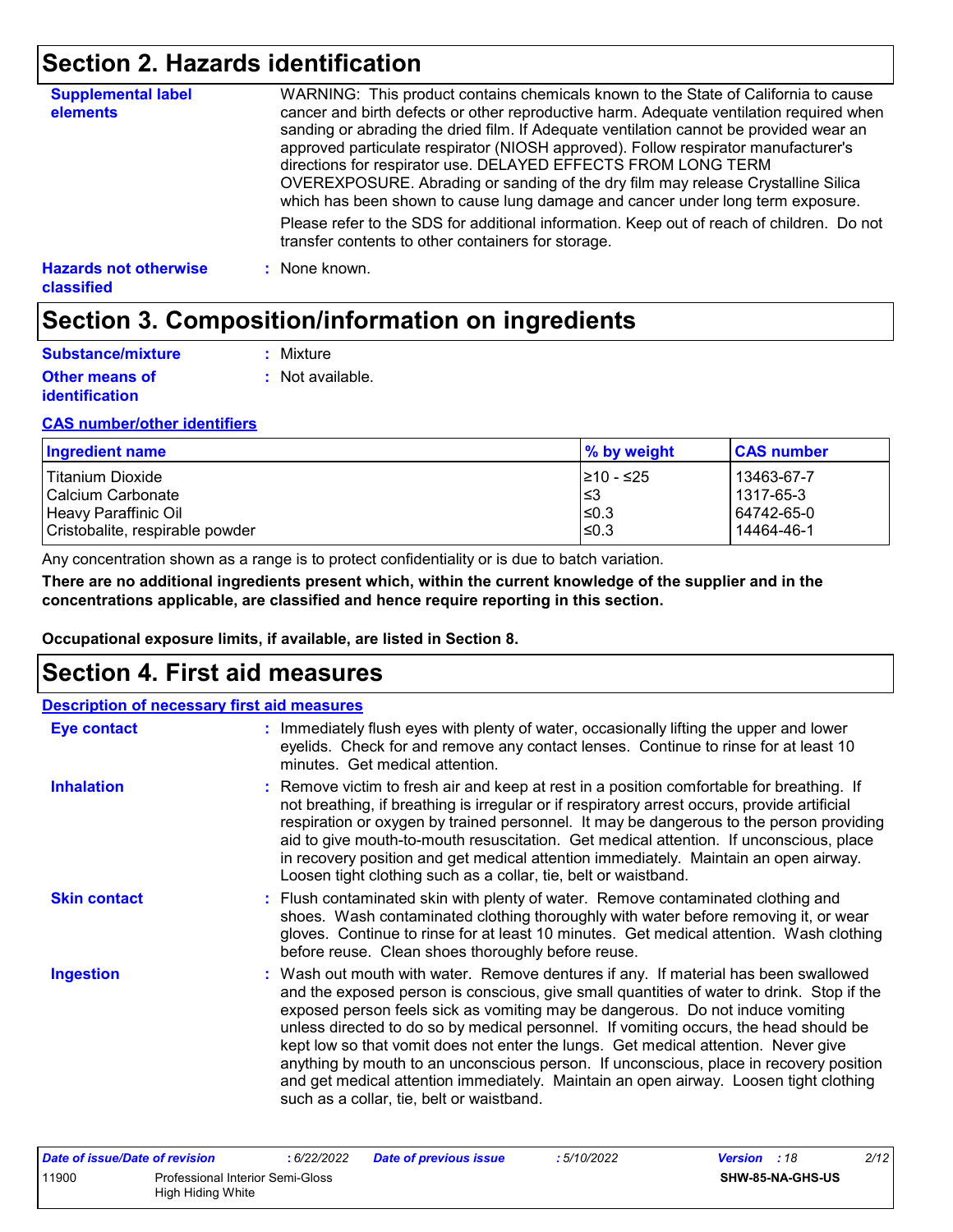## **Section 4. First aid measures**

| Most important symptoms/effects, acute and delayed |                                                                                                                                                                                                                                                                                                                                                                                                                 |
|----------------------------------------------------|-----------------------------------------------------------------------------------------------------------------------------------------------------------------------------------------------------------------------------------------------------------------------------------------------------------------------------------------------------------------------------------------------------------------|
| <b>Potential acute health effects</b>              |                                                                                                                                                                                                                                                                                                                                                                                                                 |
| <b>Eye contact</b>                                 | : No known significant effects or critical hazards.                                                                                                                                                                                                                                                                                                                                                             |
| <b>Inhalation</b>                                  | : No known significant effects or critical hazards.                                                                                                                                                                                                                                                                                                                                                             |
| <b>Skin contact</b>                                | : No known significant effects or critical hazards.                                                                                                                                                                                                                                                                                                                                                             |
| <b>Ingestion</b>                                   | : No known significant effects or critical hazards.                                                                                                                                                                                                                                                                                                                                                             |
| <b>Over-exposure signs/symptoms</b>                |                                                                                                                                                                                                                                                                                                                                                                                                                 |
| Eye contact                                        | : No specific data.                                                                                                                                                                                                                                                                                                                                                                                             |
| <b>Inhalation</b>                                  | : No specific data.                                                                                                                                                                                                                                                                                                                                                                                             |
| <b>Skin contact</b>                                | : No specific data.                                                                                                                                                                                                                                                                                                                                                                                             |
| <b>Ingestion</b>                                   | : No specific data.                                                                                                                                                                                                                                                                                                                                                                                             |
|                                                    | Indication of immediate medical attention and special treatment needed, if necessary                                                                                                                                                                                                                                                                                                                            |
| <b>Notes to physician</b>                          | : Treat symptomatically. Contact poison treatment specialist immediately if large<br>quantities have been ingested or inhaled.                                                                                                                                                                                                                                                                                  |
| <b>Specific treatments</b>                         | : No specific treatment.                                                                                                                                                                                                                                                                                                                                                                                        |
| <b>Protection of first-aiders</b>                  | : No action shall be taken involving any personal risk or without suitable training. If it is<br>suspected that fumes are still present, the rescuer should wear an appropriate mask or<br>self-contained breathing apparatus. It may be dangerous to the person providing aid to<br>give mouth-to-mouth resuscitation. Wash contaminated clothing thoroughly with water<br>before removing it, or wear gloves. |

**See toxicological information (Section 11)**

# **Section 5. Fire-fighting measures**

| <b>Extinguishing media</b>                               |                                                                                                                                                                                                     |
|----------------------------------------------------------|-----------------------------------------------------------------------------------------------------------------------------------------------------------------------------------------------------|
| <b>Suitable extinguishing</b><br>media                   | : Use an extinguishing agent suitable for the surrounding fire.                                                                                                                                     |
| <b>Unsuitable extinguishing</b><br>media                 | $:$ None known.                                                                                                                                                                                     |
| <b>Specific hazards arising</b><br>from the chemical     | : In a fire or if heated, a pressure increase will occur and the container may burst.                                                                                                               |
| <b>Hazardous thermal</b><br>decomposition products       | Decomposition products may include the following materials:<br>carbon dioxide<br>carbon monoxide<br>metal oxide/oxides                                                                              |
| <b>Special protective actions</b><br>for fire-fighters   | : Promptly isolate the scene by removing all persons from the vicinity of the incident if<br>there is a fire. No action shall be taken involving any personal risk or without suitable<br>training. |
| <b>Special protective</b><br>equipment for fire-fighters | Fire-fighters should wear appropriate protective equipment and self-contained breathing<br>apparatus (SCBA) with a full face-piece operated in positive pressure mode.                              |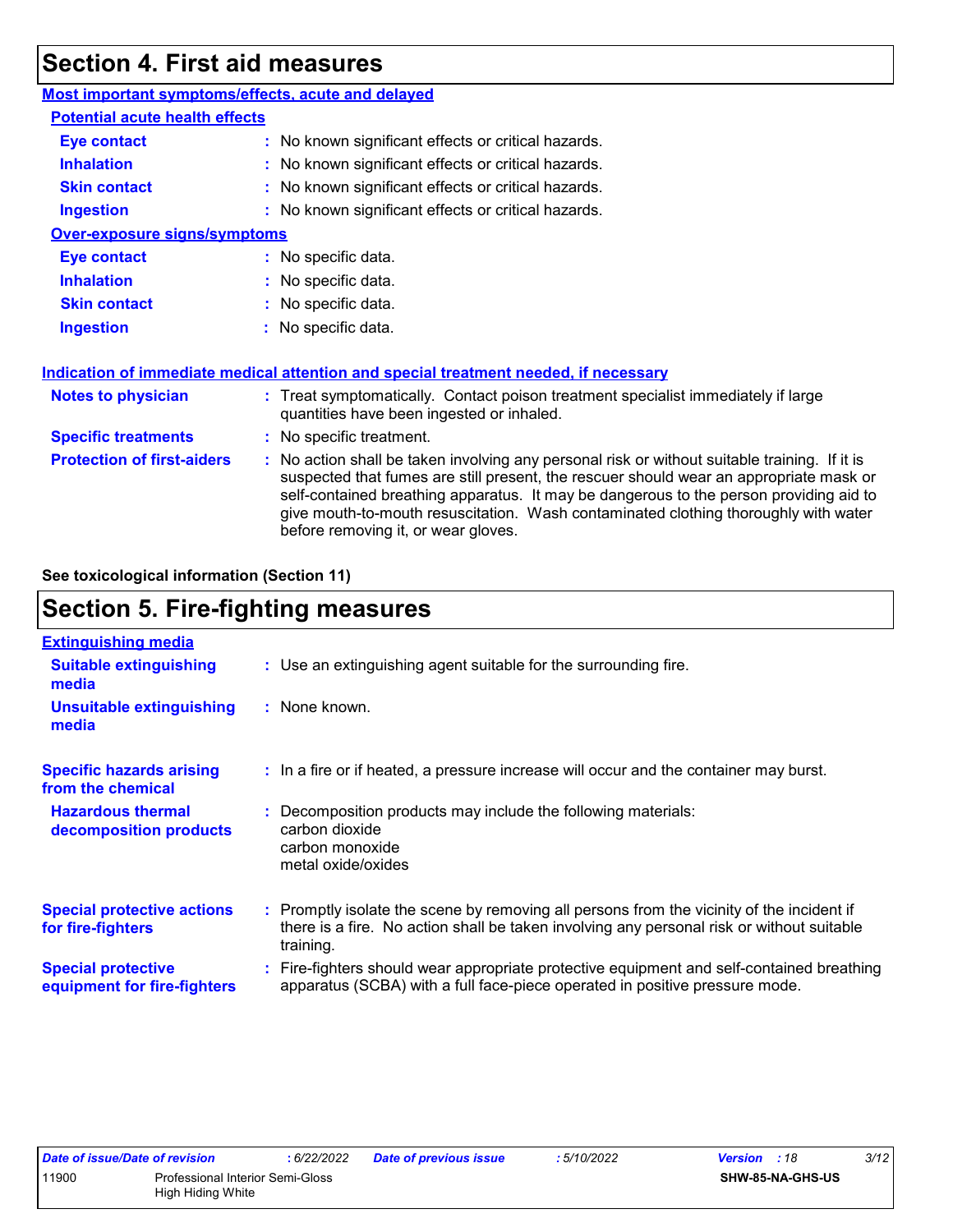# **Section 6. Accidental release measures**

|                                                              | Personal precautions, protective equipment and emergency procedures                                                                                                                                                                                                                                                                                                                                                                                                                                                                                                                                                                                                                                          |
|--------------------------------------------------------------|--------------------------------------------------------------------------------------------------------------------------------------------------------------------------------------------------------------------------------------------------------------------------------------------------------------------------------------------------------------------------------------------------------------------------------------------------------------------------------------------------------------------------------------------------------------------------------------------------------------------------------------------------------------------------------------------------------------|
| For non-emergency<br>personnel                               | : No action shall be taken involving any personal risk or without suitable training.<br>Evacuate surrounding areas. Keep unnecessary and unprotected personnel from<br>entering. Do not touch or walk through spilled material. Avoid breathing vapor or mist.<br>Provide adequate ventilation. Wear appropriate respirator when ventilation is<br>inadequate. Put on appropriate personal protective equipment.                                                                                                                                                                                                                                                                                             |
| For emergency responders                                     | If specialized clothing is required to deal with the spillage, take note of any information in<br>÷.<br>Section 8 on suitable and unsuitable materials. See also the information in "For non-<br>emergency personnel".                                                                                                                                                                                                                                                                                                                                                                                                                                                                                       |
| <b>Environmental precautions</b>                             | : Avoid dispersal of spilled material and runoff and contact with soil, waterways, drains<br>and sewers. Inform the relevant authorities if the product has caused environmental<br>pollution (sewers, waterways, soil or air).                                                                                                                                                                                                                                                                                                                                                                                                                                                                              |
| <b>Methods and materials for containment and cleaning up</b> |                                                                                                                                                                                                                                                                                                                                                                                                                                                                                                                                                                                                                                                                                                              |
| <b>Small spill</b>                                           | : Stop leak if without risk. Move containers from spill area. Dilute with water and mop up<br>if water-soluble. Alternatively, or if water-insoluble, absorb with an inert dry material and<br>place in an appropriate waste disposal container. Dispose of via a licensed waste<br>disposal contractor.                                                                                                                                                                                                                                                                                                                                                                                                     |
| <b>Large spill</b>                                           | : Stop leak if without risk. Move containers from spill area. Approach release from<br>upwind. Prevent entry into sewers, water courses, basements or confined areas. Wash<br>spillages into an effluent treatment plant or proceed as follows. Contain and collect<br>spillage with non-combustible, absorbent material e.g. sand, earth, vermiculite or<br>diatomaceous earth and place in container for disposal according to local regulations<br>(see Section 13). Dispose of via a licensed waste disposal contractor. Contaminated<br>absorbent material may pose the same hazard as the spilled product. Note: see<br>Section 1 for emergency contact information and Section 13 for waste disposal. |

# **Section 7. Handling and storage**

#### **Precautions for safe handling**

| <b>Protective measures</b>                                                       | : Put on appropriate personal protective equipment (see Section 8). Avoid exposure -<br>obtain special instructions before use. Do not handle until all safety precautions have<br>been read and understood. Do not get in eyes or on skin or clothing. Do not ingest.<br>Avoid breathing vapor or mist. If during normal use the material presents a respiratory<br>hazard, use only with adequate ventilation or wear appropriate respirator. Keep in the<br>original container or an approved alternative made from a compatible material, kept<br>tightly closed when not in use. Empty containers retain product residue and can be<br>hazardous. Do not reuse container. |  |
|----------------------------------------------------------------------------------|--------------------------------------------------------------------------------------------------------------------------------------------------------------------------------------------------------------------------------------------------------------------------------------------------------------------------------------------------------------------------------------------------------------------------------------------------------------------------------------------------------------------------------------------------------------------------------------------------------------------------------------------------------------------------------|--|
| <b>Advice on general</b><br>occupational hygiene                                 | : Eating, drinking and smoking should be prohibited in areas where this material is<br>handled, stored and processed. Workers should wash hands and face before eating,<br>drinking and smoking. Remove contaminated clothing and protective equipment before<br>entering eating areas. See also Section 8 for additional information on hygiene<br>measures.                                                                                                                                                                                                                                                                                                                  |  |
| <b>Conditions for safe storage,</b><br>including any<br><i>incompatibilities</i> | : Store in accordance with local regulations. Store in original container protected from<br>direct sunlight in a dry, cool and well-ventilated area, away from incompatible materials<br>(see Section 10) and food and drink. Store locked up. Keep container tightly closed<br>and sealed until ready for use. Containers that have been opened must be carefully<br>resealed and kept upright to prevent leakage. Do not store in unlabeled containers.<br>Use appropriate containment to avoid environmental contamination. See Section 10 for<br>incompatible materials before handling or use.                                                                            |  |

| Date of issue/Date of revision |                                  | 6/22/2022 | <b>Date of previous issue</b> | : 5/10/2022 | <b>Version</b> : 18 | 4/12 |
|--------------------------------|----------------------------------|-----------|-------------------------------|-------------|---------------------|------|
| 11900                          | Professional Interior Semi-Gloss |           |                               |             | SHW-85-NA-GHS-US    |      |
|                                | High Hiding White                |           |                               |             |                     |      |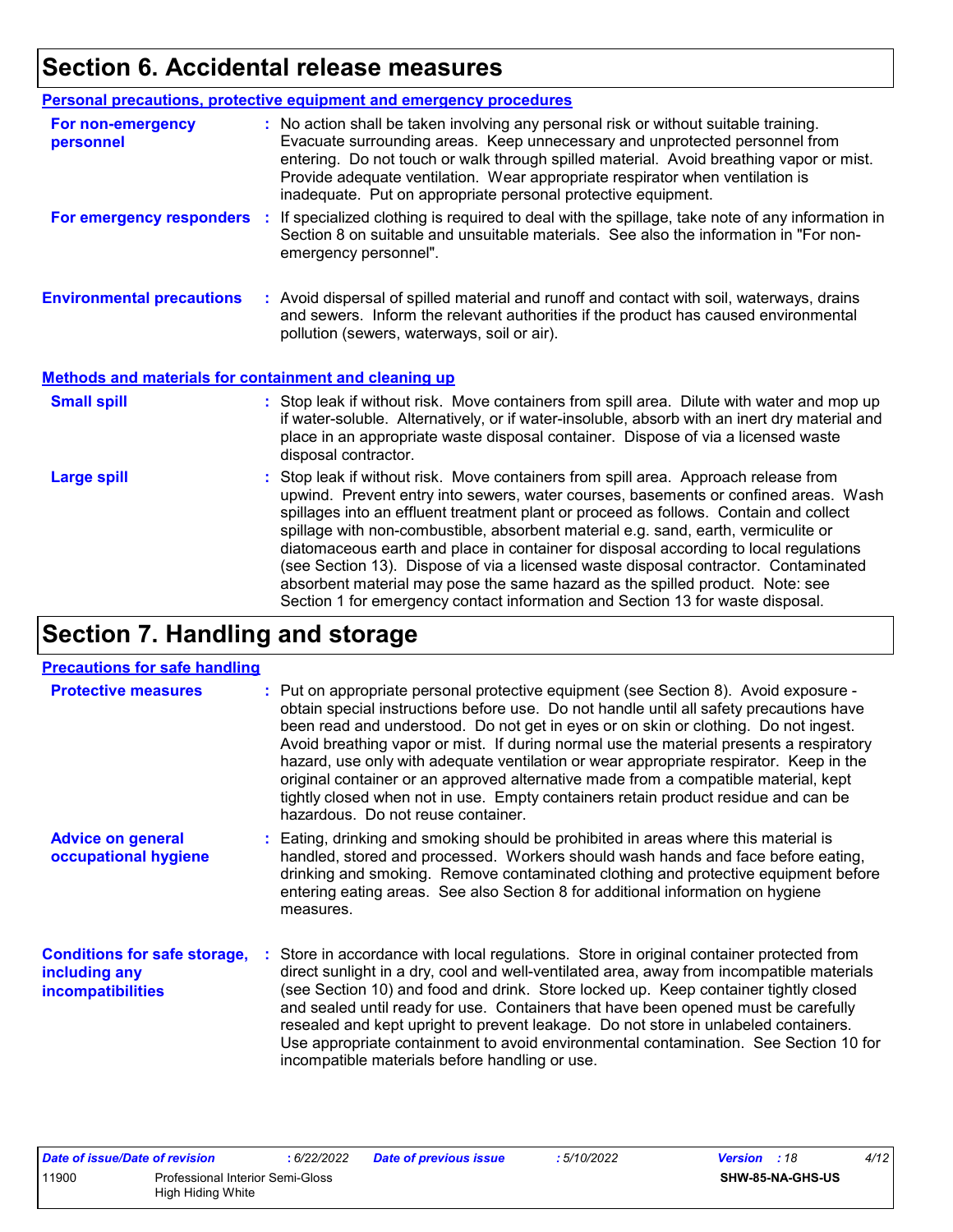# **Section 8. Exposure controls/personal protection**

#### **Control parameters**

**Occupational exposure limits (OSHA United States)**

| <b>Ingredient name</b>          | CAS#       | <b>Exposure limits</b>                                                                                                                                                                                                                                                                                                                                                                                                                                                                                                                                                           |
|---------------------------------|------------|----------------------------------------------------------------------------------------------------------------------------------------------------------------------------------------------------------------------------------------------------------------------------------------------------------------------------------------------------------------------------------------------------------------------------------------------------------------------------------------------------------------------------------------------------------------------------------|
| <b>Titanium Dioxide</b>         | 13463-67-7 | ACGIH TLV (United States, 1/2021).<br>TWA: 10 mg/m <sup>3</sup> 8 hours.<br>OSHA PEL (United States, 5/2018).<br>TWA: 15 mg/m <sup>3</sup> 8 hours. Form: Total dust                                                                                                                                                                                                                                                                                                                                                                                                             |
| Calcium Carbonate               | 1317-65-3  | OSHA PEL (United States, 5/2018).<br>TWA: 5 mg/m <sup>3</sup> 8 hours. Form: Respirable<br>fraction<br>TWA: 15 mg/m <sup>3</sup> 8 hours. Form: Total dust<br>NIOSH REL (United States, 10/2020).<br>TWA: 5 mg/m <sup>3</sup> 10 hours. Form: Respirable<br>fraction<br>TWA: 10 mg/m <sup>3</sup> 10 hours. Form: Total                                                                                                                                                                                                                                                          |
| Heavy Paraffinic Oil            | 64742-65-0 | ACGIH TLV (United States, 1/2021).<br>TWA: 5 mg/m <sup>3</sup> 8 hours. Form: Inhalable<br>fraction<br>OSHA PEL (United States, 5/2018).<br>TWA: 5 mg/m <sup>3</sup> 8 hours.<br>NIOSH REL (United States, 10/2020).<br>TWA: 5 mg/m <sup>3</sup> 10 hours. Form: Mist<br>STEL: 10 mg/m <sup>3</sup> 15 minutes. Form: Mist                                                                                                                                                                                                                                                       |
| Cristobalite, respirable powder | 14464-46-1 | OSHA PEL Z3 (United States, 6/2016).<br>TWA: 250 mppcf / 2 x (%SiO2+5) 8 hours.<br>Form: Respirable<br>TWA: 10 mg/m <sup>3</sup> / 2 x (%SiO2+2) 8 hours.<br>Form: Respirable<br>TWA: 30 mg/m <sup>3</sup> / 2 x (%SiO2+2) 8 hours.<br>Form: Total dust<br>OSHA PEL (United States, 5/2018).<br>TWA: 50 µg/m <sup>3</sup> 8 hours. Form: Respirable<br>dust<br>ACGIH TLV (United States, 1/2021).<br>TWA: 0.025 mg/m <sup>3</sup> 8 hours. Form:<br>Respirable fraction<br>NIOSH REL (United States, 10/2020).<br>TWA: 0.05 mg/m <sup>3</sup> 10 hours. Form: respirable<br>dust |

#### **Occupational exposure limits (Canada)**

| <b>Ingredient name</b>         |                                                       |            |                               | CAS#       | <b>Exposure limits</b>                                                                                                |                                                                                                                                                                                                                                                                                                                                                                                                     |      |
|--------------------------------|-------------------------------------------------------|------------|-------------------------------|------------|-----------------------------------------------------------------------------------------------------------------------|-----------------------------------------------------------------------------------------------------------------------------------------------------------------------------------------------------------------------------------------------------------------------------------------------------------------------------------------------------------------------------------------------------|------|
| Titanium dioxide               |                                                       |            |                               | 13463-67-7 | $6/2021$ ).<br>fraction<br>8 hrs OEL: 10 mg/m <sup>3</sup> 8 hours.<br>TWA: 10 mg/m <sup>3</sup> 8 hours.<br>7/2013). | <b>CA British Columbia Provincial (Canada,</b><br>TWA: 10 mg/m <sup>3</sup> 8 hours. Form: Total dust<br>TWA: 3 mg/m <sup>3</sup> 8 hours. Form: respirable<br>CA Quebec Provincial (Canada, 6/2021).<br>TWAEV: 10 mg/m <sup>3</sup> 8 hours. Form: Total dust.<br>CA Alberta Provincial (Canada, 6/2018).<br>CA Ontario Provincial (Canada, 6/2019).<br><b>CA Saskatchewan Provincial (Canada,</b> |      |
| Date of issue/Date of revision |                                                       | :6/22/2022 | <b>Date of previous issue</b> |            | : 5/10/2022                                                                                                           | <b>Version</b> : 18                                                                                                                                                                                                                                                                                                                                                                                 | 5/12 |
| 11900                          | Professional Interior Semi-Gloss<br>High Hiding White |            |                               |            |                                                                                                                       | SHW-85-NA-GHS-US                                                                                                                                                                                                                                                                                                                                                                                    |      |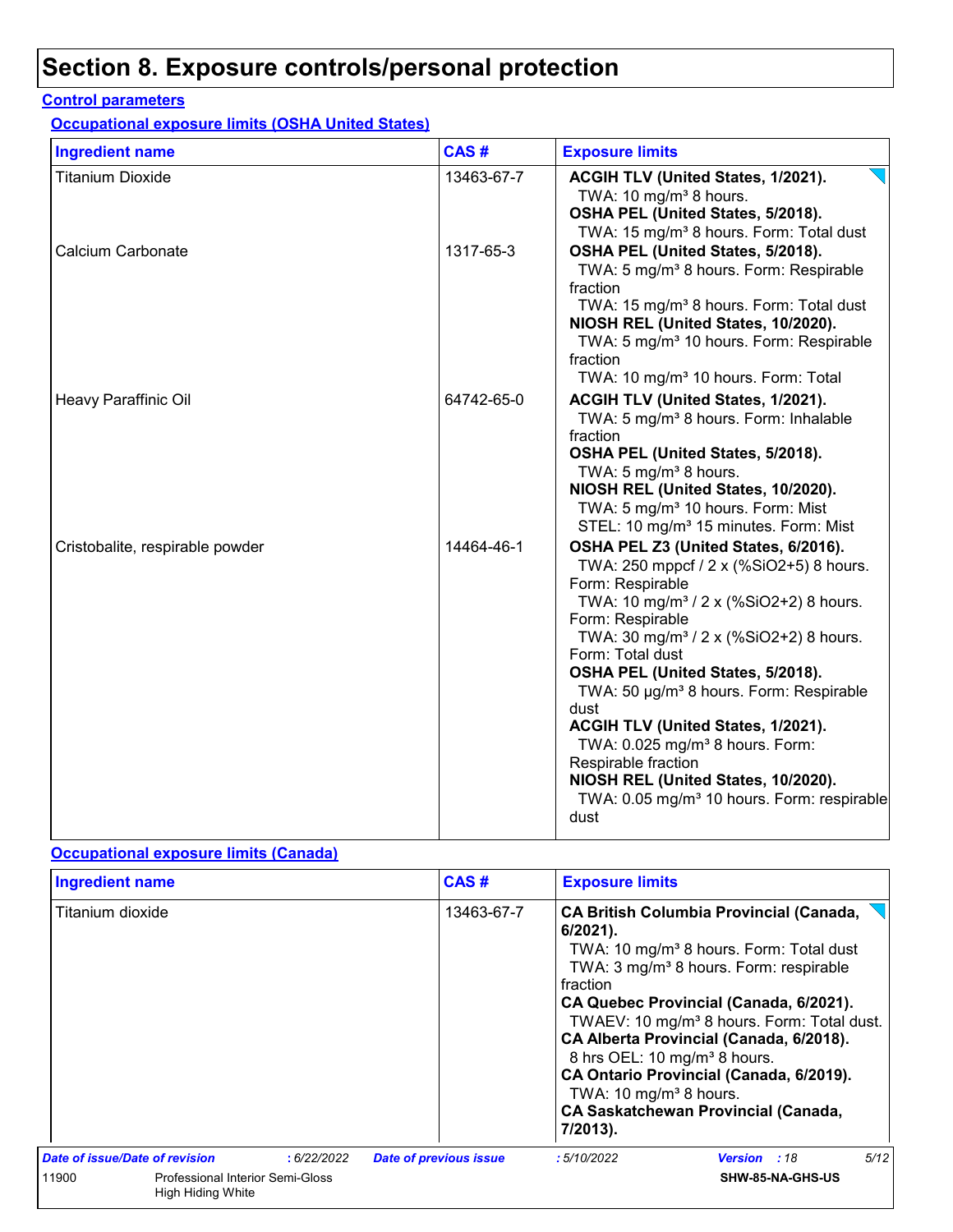# **Section 8. Exposure controls/personal protection**

|              |            | STEL: 20 mg/m <sup>3</sup> 15 minutes.<br>TWA: 10 mg/m <sup>3</sup> 8 hours.                                                                                                                                                                                                                                                                                                                                                                                                                                                                                                                                                   |
|--------------|------------|--------------------------------------------------------------------------------------------------------------------------------------------------------------------------------------------------------------------------------------------------------------------------------------------------------------------------------------------------------------------------------------------------------------------------------------------------------------------------------------------------------------------------------------------------------------------------------------------------------------------------------|
| Cristobalite | 14464-46-1 | <b>CA British Columbia Provincial (Canada,</b><br>$6/2021$ ).<br>TWA: $0.025$ mg/m <sup>3</sup> 8 hours. Form:<br>Respirable<br>CA Quebec Provincial (Canada, 6/2021).<br>TWAEV: 0.05 mg/m <sup>3</sup> 8 hours. Form:<br>Respirable dust.<br>CA Alberta Provincial (Canada, 6/2018).<br>8 hrs OEL: 0.025 mg/m <sup>3</sup> 8 hours. Form:<br>Respirable particulate<br>CA Ontario Provincial (Canada, 6/2019).<br>TWA: 0.05 mg/m <sup>3</sup> 8 hours. Form: Respirable<br>particulate matter.<br><b>CA Saskatchewan Provincial (Canada,</b><br>7/2013).<br>TWA: 0.05 mg/m <sup>3</sup> 8 hours. Form: respirable<br>fraction |

#### **Occupational exposure limits (Mexico)**

|       | CAS# | <b>Exposure limits</b> |
|-------|------|------------------------|
| None. |      |                        |

| <b>Appropriate engineering</b><br>controls                     |             |                               |                                                | : If user operations generate dust, fumes, gas, vapor or mist, use process enclosures,<br>local exhaust ventilation or other engineering controls to keep worker exposure to<br>airborne contaminants below any recommended or statutory limits.                                                                                                                                                                                                                                                                                                                                                                       |              |                  |      |
|----------------------------------------------------------------|-------------|-------------------------------|------------------------------------------------|------------------------------------------------------------------------------------------------------------------------------------------------------------------------------------------------------------------------------------------------------------------------------------------------------------------------------------------------------------------------------------------------------------------------------------------------------------------------------------------------------------------------------------------------------------------------------------------------------------------------|--------------|------------------|------|
| <b>Environmental exposure</b><br>controls                      |             |                               |                                                | : Emissions from ventilation or work process equipment should be checked to ensure<br>they comply with the requirements of environmental protection legislation. In some<br>cases, fume scrubbers, filters or engineering modifications to the process equipment<br>will be necessary to reduce emissions to acceptable levels.                                                                                                                                                                                                                                                                                        |              |                  |      |
| <b>Individual protection measures</b>                          |             |                               |                                                |                                                                                                                                                                                                                                                                                                                                                                                                                                                                                                                                                                                                                        |              |                  |      |
| <b>Hygiene measures</b>                                        |             |                               | showers are close to the workstation location. | : Wash hands, forearms and face thoroughly after handling chemical products, before<br>eating, smoking and using the lavatory and at the end of the working period.<br>Appropriate techniques should be used to remove potentially contaminated clothing.<br>Wash contaminated clothing before reusing. Ensure that eyewash stations and safety                                                                                                                                                                                                                                                                        |              |                  |      |
| <b>Eye/face protection</b>                                     | shields.    |                               |                                                | : Safety eyewear complying with an approved standard should be used when a risk<br>assessment indicates this is necessary to avoid exposure to liquid splashes, mists,<br>gases or dusts. If contact is possible, the following protection should be worn, unless<br>the assessment indicates a higher degree of protection: safety glasses with side-                                                                                                                                                                                                                                                                 |              |                  |      |
| <b>Skin protection</b>                                         |             |                               |                                                |                                                                                                                                                                                                                                                                                                                                                                                                                                                                                                                                                                                                                        |              |                  |      |
| <b>Hand protection</b>                                         |             |                               |                                                | : Chemical-resistant, impervious gloves complying with an approved standard should be<br>worn at all times when handling chemical products if a risk assessment indicates this is<br>necessary. Considering the parameters specified by the glove manufacturer, check<br>during use that the gloves are still retaining their protective properties. It should be<br>noted that the time to breakthrough for any glove material may be different for different<br>glove manufacturers. In the case of mixtures, consisting of several substances, the<br>protection time of the gloves cannot be accurately estimated. |              |                  |      |
| <b>Body protection</b>                                         |             | handling this product.        |                                                | : Personal protective equipment for the body should be selected based on the task being<br>performed and the risks involved and should be approved by a specialist before                                                                                                                                                                                                                                                                                                                                                                                                                                              |              |                  |      |
| Date of issue/Date of revision                                 | : 6/22/2022 | <b>Date of previous issue</b> |                                                | :5/10/2022                                                                                                                                                                                                                                                                                                                                                                                                                                                                                                                                                                                                             | Version : 18 |                  | 6/12 |
| 11900<br>Professional Interior Semi-Gloss<br>High Hiding White |             |                               |                                                |                                                                                                                                                                                                                                                                                                                                                                                                                                                                                                                                                                                                                        |              | SHW-85-NA-GHS-US |      |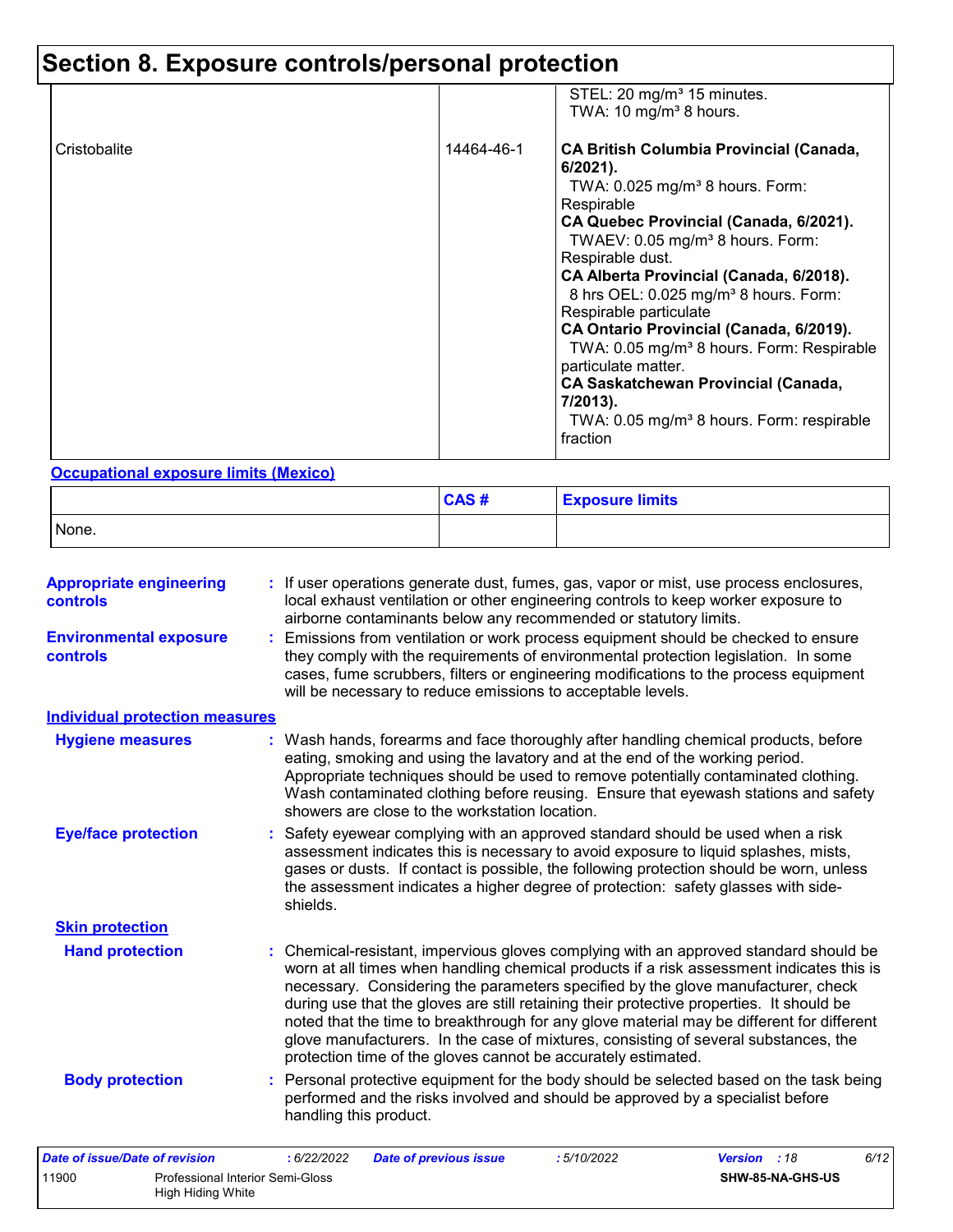# **Section 8. Exposure controls/personal protection**

| <b>Other skin protection</b>  | : Appropriate footwear and any additional skin protection measures should be selected<br>based on the task being performed and the risks involved and should be approved by a<br>specialist before handling this product.                                                           |
|-------------------------------|-------------------------------------------------------------------------------------------------------------------------------------------------------------------------------------------------------------------------------------------------------------------------------------|
| <b>Respiratory protection</b> | : Based on the hazard and potential for exposure, select a respirator that meets the<br>appropriate standard or certification. Respirators must be used according to a<br>respiratory protection program to ensure proper fitting, training, and other important<br>aspects of use. |

# **Section 9. Physical and chemical properties**

The conditions of measurement of all properties are at standard temperature and pressure unless otherwise indicated.

| <u>Appearance</u>                                                 |    |                                                                |
|-------------------------------------------------------------------|----|----------------------------------------------------------------|
| <b>Physical state</b>                                             |    | $:$ Liquid.                                                    |
| <b>Color</b>                                                      |    | : Not available.                                               |
| Odor                                                              |    | : Not available.                                               |
| <b>Odor threshold</b>                                             |    | : Not available.                                               |
| рH                                                                |    | : 9.8                                                          |
| <b>Melting point/freezing point</b>                               |    | $:$ Not available.                                             |
| <b>Boiling point, initial boiling</b><br>point, and boiling range |    | : $100^{\circ}$ C (212 $^{\circ}$ F)                           |
| <b>Flash point</b>                                                |    | : Closed cup: Not applicable.                                  |
| <b>Evaporation rate</b>                                           |    | $0.09$ (butyl acetate = 1)                                     |
| <b>Flammability</b>                                               |    | : Not available.                                               |
| Lower and upper explosion<br>limit/flammability limit             | t. | Not available.                                                 |
| <b>Vapor pressure</b>                                             |    | : $2.3$ kPa (17.5 mm Hg)                                       |
| <b>Relative vapor density</b>                                     |    | : 1 [Air = 1]                                                  |
| <b>Relative density</b>                                           |    | : 1.24                                                         |
| <b>Solubility</b>                                                 |    | : Not available.                                               |
| <b>Partition coefficient: n-</b><br>octanol/water                 |    | Not applicable.                                                |
| <b>Auto-ignition temperature</b>                                  |    | : Not available.                                               |
| <b>Decomposition temperature</b>                                  |    | : Not available.                                               |
| <b>Viscosity</b>                                                  | ÷. | Kinematic (40°C (104°F)): >20.5 mm <sup>2</sup> /s (>20.5 cSt) |
| <b>Molecular weight</b>                                           |    | Not applicable.                                                |
| <b>Aerosol product</b>                                            |    |                                                                |
| <b>Heat of combustion</b>                                         |    | $: 0.404$ kJ/g                                                 |

# **Section 10. Stability and reactivity**

| <b>Reactivity</b>                            | : No specific test data related to reactivity available for this product or its ingredients. |
|----------------------------------------------|----------------------------------------------------------------------------------------------|
| <b>Chemical stability</b>                    | : The product is stable.                                                                     |
| <b>Possibility of hazardous</b><br>reactions | : Under normal conditions of storage and use, hazardous reactions will not occur.            |
| <b>Conditions to avoid</b>                   | : No specific data.                                                                          |

| Date of issue/Date of revision |                                                              | 6/22/2022 | <b>Date of previous issue</b> | 5/10/2022 | <b>Version</b> : 18 | 7/12 |
|--------------------------------|--------------------------------------------------------------|-----------|-------------------------------|-----------|---------------------|------|
| 11900                          | Professional Interior Semi-Gloss<br><b>High Hiding White</b> |           |                               |           | SHW-85-NA-GHS-US    |      |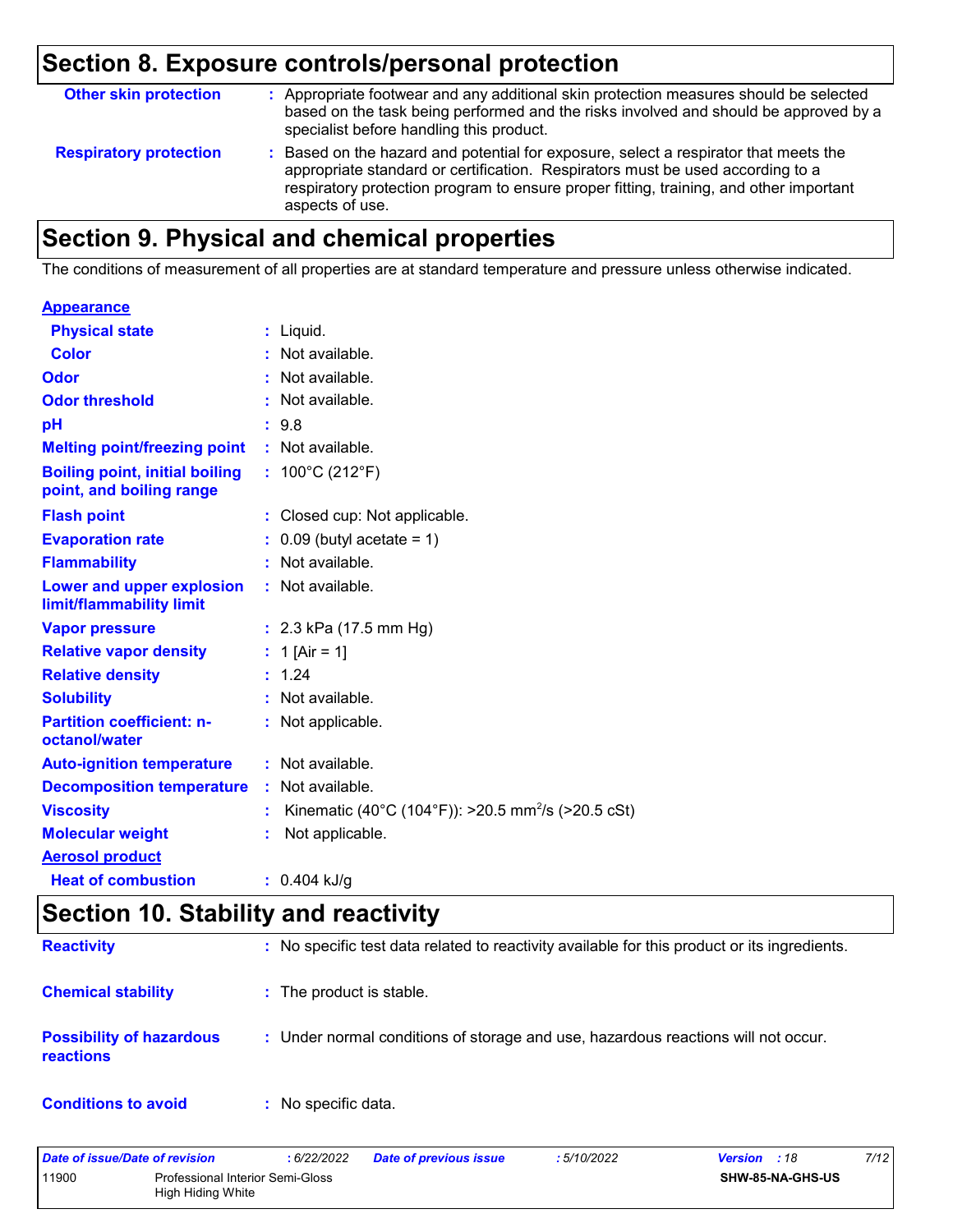## **Section 10. Stability and reactivity**

**Incompatible materials :**

: No specific data.

#### **Hazardous decomposition products**

Under normal conditions of storage and use, hazardous decomposition products should **:** not be produced.

## **Section 11. Toxicological information**

#### **Information on toxicological effects**

#### **Acute toxicity**

| <b>Product/ingredient name</b> | <b>Result</b>             | <b>Species</b> | <b>Dose</b>                | <b>Exposure</b> |
|--------------------------------|---------------------------|----------------|----------------------------|-----------------|
| Heavy Paraffinic Oil           | ILD50 Dermal<br>LD50 Oral | Rabbit<br>Rat  | >5000 mg/kg<br>>5000 mg/kg |                 |

#### **Irritation/Corrosion**

| <b>Product/ingredient name</b> | <b>Result</b>        | <b>Species</b> | <b>Score</b> | <b>Exposure</b>    | <b>Observation</b> |
|--------------------------------|----------------------|----------------|--------------|--------------------|--------------------|
| Titanium Dioxide               | Skin - Mild irritant | Human          |              | 72 hours 300<br>ug |                    |

#### **Sensitization**

Not available.

#### **Mutagenicity**

Not available.

#### **Carcinogenicity**

Not available.

#### **Classification**

| <b>Product/ingredient name</b>                                | <b>OSHA</b> | <b>IARC</b> | <b>NTP</b>                      |
|---------------------------------------------------------------|-------------|-------------|---------------------------------|
| Titanium Dioxide<br>Cristobalite, respirable<br><b>powder</b> |             | 2B          | Known to be a human carcinogen. |

#### **Reproductive toxicity**

Not available.

#### **Teratogenicity**

Not available.

#### **Specific target organ toxicity (single exposure)**

| <b>Name</b>       | <b>Category</b> | <b>Route of</b><br><b>exposure</b> | <b>Target organs</b>              |
|-------------------|-----------------|------------------------------------|-----------------------------------|
| Calcium Carbonate | Category 3      |                                    | Respiratory tract<br>l irritation |

#### **Specific target organ toxicity (repeated exposure)**

| <b>Name</b>                     | <b>Category</b>        | <b>Route of</b><br><b>exposure</b> | <b>Target organs</b> |
|---------------------------------|------------------------|------------------------------------|----------------------|
| Cristobalite, respirable powder | ⊩Category <sup>≁</sup> | <b>l</b> inhalation                | respiratory tract    |

#### **Aspiration hazard**

| <b>Name</b>          | <b>Result</b>                |
|----------------------|------------------------------|
| Heavy Paraffinic Oil | ASPIRATION HAZARD - Category |

| Date of issue/Date of revision |                                                       | : 6/22/2022 | Date of previous issue | :5/10/2022 | <b>Version</b> : 18     | 8/12 |
|--------------------------------|-------------------------------------------------------|-------------|------------------------|------------|-------------------------|------|
| 11900                          | Professional Interior Semi-Gloss<br>High Hiding White |             |                        |            | <b>SHW-85-NA-GHS-US</b> |      |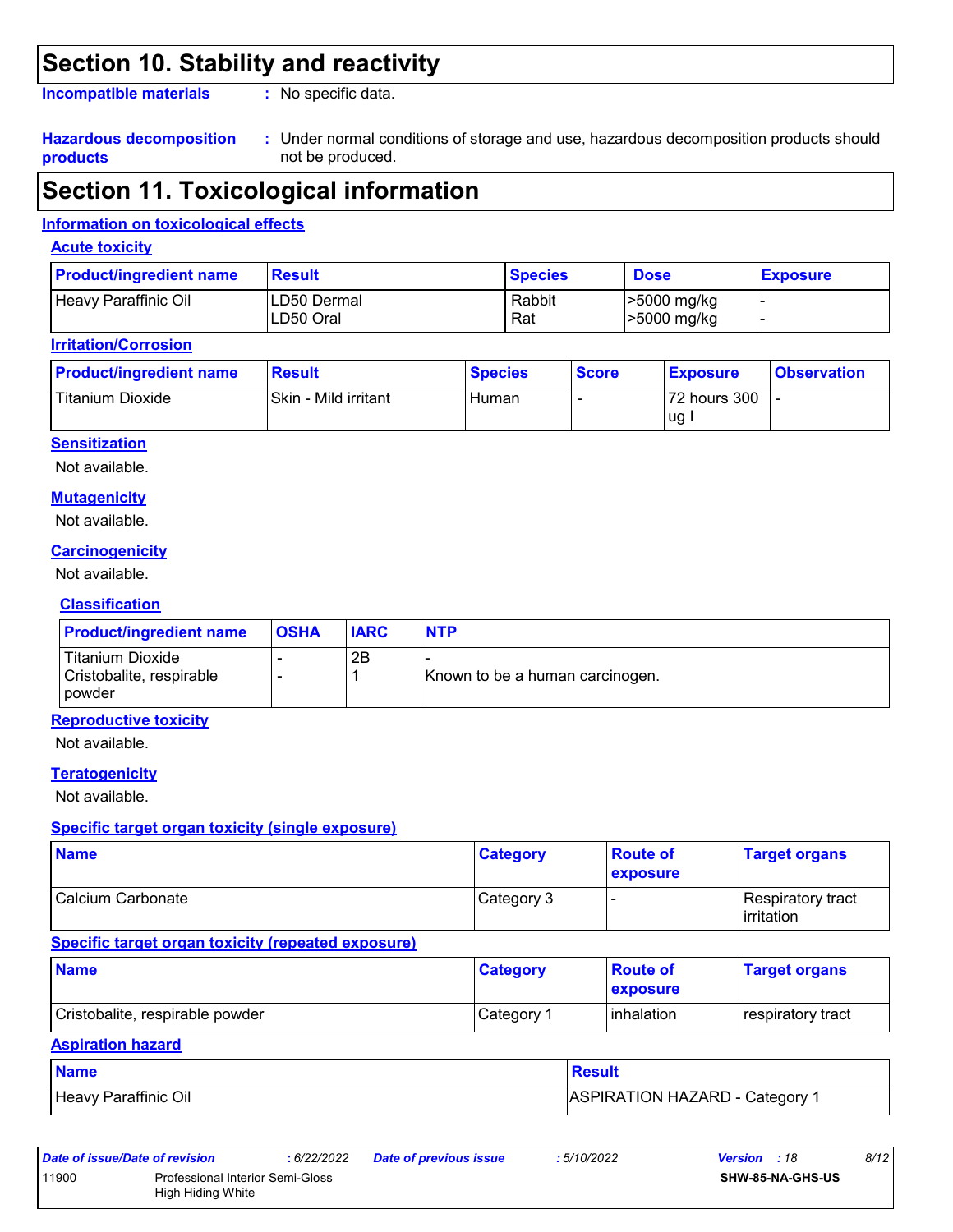# **Section 11. Toxicological information**

| <b>Information on the likely</b><br>routes of exposure    | : Not available.                                                                         |  |  |  |  |  |
|-----------------------------------------------------------|------------------------------------------------------------------------------------------|--|--|--|--|--|
| <b>Potential acute health effects</b>                     |                                                                                          |  |  |  |  |  |
| <b>Eye contact</b>                                        | : No known significant effects or critical hazards.                                      |  |  |  |  |  |
| <b>Inhalation</b>                                         | : No known significant effects or critical hazards.                                      |  |  |  |  |  |
| <b>Skin contact</b>                                       | : No known significant effects or critical hazards.                                      |  |  |  |  |  |
| <b>Ingestion</b>                                          | : No known significant effects or critical hazards.                                      |  |  |  |  |  |
|                                                           | <b>Symptoms related to the physical, chemical and toxicological characteristics</b>      |  |  |  |  |  |
| <b>Eye contact</b>                                        | : No specific data.                                                                      |  |  |  |  |  |
| <b>Inhalation</b>                                         | : No specific data.                                                                      |  |  |  |  |  |
| <b>Skin contact</b>                                       | : No specific data.                                                                      |  |  |  |  |  |
| <b>Ingestion</b>                                          | : No specific data.                                                                      |  |  |  |  |  |
|                                                           | Delayed and immediate effects and also chronic effects from short and long term exposure |  |  |  |  |  |
| <b>Short term exposure</b>                                |                                                                                          |  |  |  |  |  |
| <b>Potential immediate</b><br>effects                     | : Not available.                                                                         |  |  |  |  |  |
| <b>Potential delayed effects</b>                          | : Not available.                                                                         |  |  |  |  |  |
| <b>Long term exposure</b>                                 |                                                                                          |  |  |  |  |  |
| <b>Potential immediate</b><br>effects                     | : Not available.                                                                         |  |  |  |  |  |
| <b>Potential delayed effects</b>                          | : Not available.                                                                         |  |  |  |  |  |
| <b>Potential chronic health effects</b><br>Not available. |                                                                                          |  |  |  |  |  |
|                                                           |                                                                                          |  |  |  |  |  |
| <b>General</b>                                            | : No known significant effects or critical hazards.                                      |  |  |  |  |  |
| <b>Carcinogenicity</b>                                    | : May cause cancer. Risk of cancer depends on duration and level of exposure.            |  |  |  |  |  |
| <b>Mutagenicity</b>                                       | No known significant effects or critical hazards.                                        |  |  |  |  |  |
| <b>Teratogenicity</b>                                     | : No known significant effects or critical hazards.                                      |  |  |  |  |  |
| <b>Developmental effects</b>                              | : No known significant effects or critical hazards.                                      |  |  |  |  |  |
| <b>Fertility effects</b>                                  | : No known significant effects or critical hazards.                                      |  |  |  |  |  |
| <b>Numerical measures of toxicity</b>                     |                                                                                          |  |  |  |  |  |
| <b>Acute toxicity estimates</b>                           |                                                                                          |  |  |  |  |  |
| Not available.                                            |                                                                                          |  |  |  |  |  |

# **Section 12. Ecological information**

| <b>Toxicity</b>                |                                       |                                     |                 |
|--------------------------------|---------------------------------------|-------------------------------------|-----------------|
| <b>Product/ingredient name</b> | <b>Result</b>                         | <b>Species</b>                      | <b>Exposure</b> |
| Titanium Dioxide               | Acute LC50 >1000000 µg/l Marine water | <b>Fish - Fundulus heteroclitus</b> | 196 hours       |

#### **Persistence and degradability**

Not available.

| Date of issue/Date of revision |                                                       | 6/22/2022 | <b>Date of previous issue</b> | : 5/10/2022 | <b>Version</b> : 18 |                  | 9/12 |
|--------------------------------|-------------------------------------------------------|-----------|-------------------------------|-------------|---------------------|------------------|------|
| 11900                          | Professional Interior Semi-Gloss<br>High Hiding White |           |                               |             |                     | SHW-85-NA-GHS-US |      |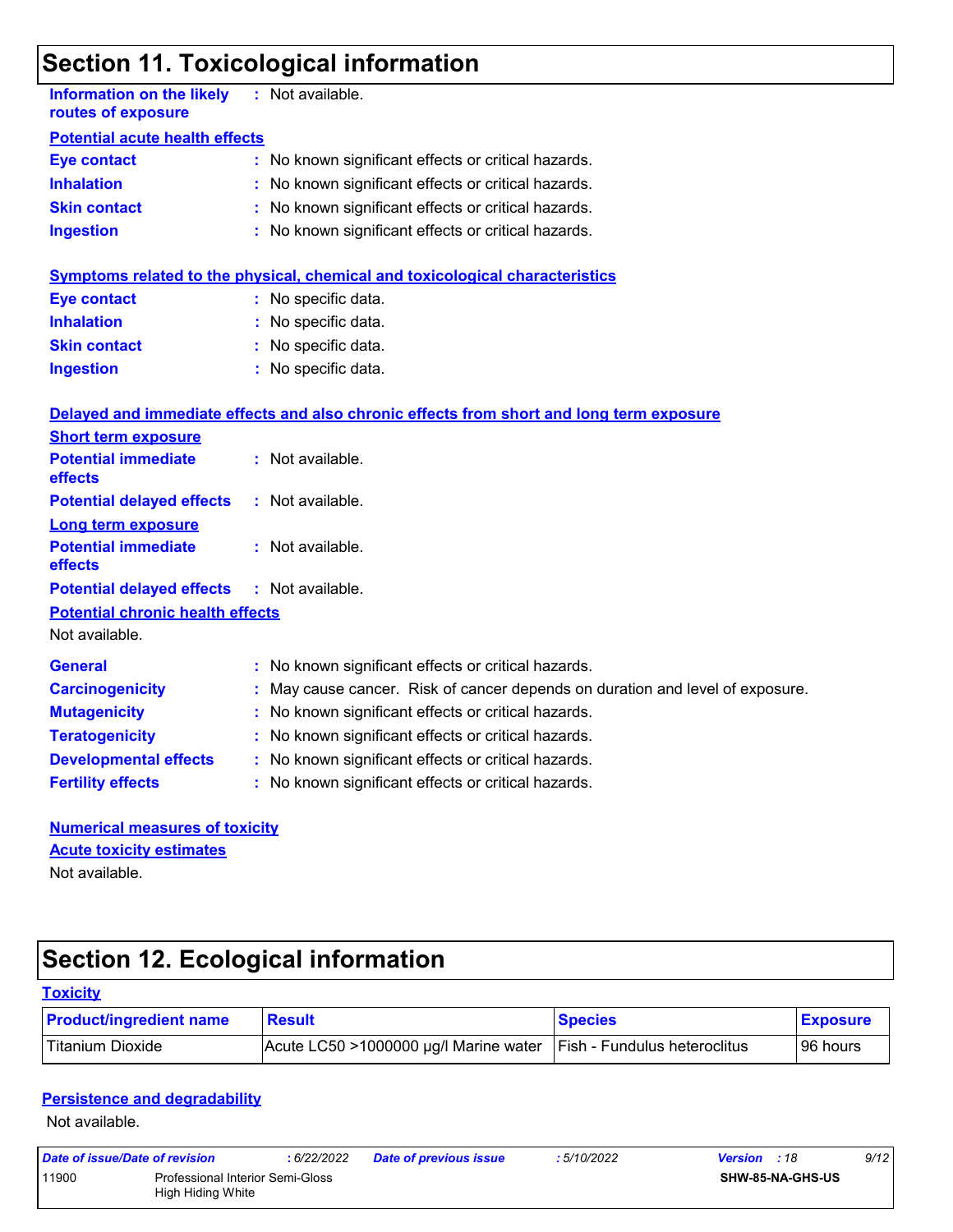## **Section 12. Ecological information**

#### **Bioaccumulative potential**

Not available.

**Mobility in soil**

| INVWIIILY III JVII          |                  |
|-----------------------------|------------------|
| <b>Soil/water partition</b> | : Not available. |
| <b>coefficient (Koc)</b>    |                  |

**Other adverse effects** : No known significant effects or critical hazards.

### **Section 13. Disposal considerations**

**Disposal methods :**

The generation of waste should be avoided or minimized wherever possible. Disposal of this product, solutions and any by-products should at all times comply with the requirements of environmental protection and waste disposal legislation and any regional local authority requirements. Dispose of surplus and non-recyclable products via a licensed waste disposal contractor. Waste should not be disposed of untreated to the sewer unless fully compliant with the requirements of all authorities with jurisdiction. Waste packaging should be recycled. Incineration or landfill should only be considered when recycling is not feasible. This material and its container must be disposed of in a safe way. Care should be taken when handling emptied containers that have not been cleaned or rinsed out. Empty containers or liners may retain some product residues. Avoid dispersal of spilled material and runoff and contact with soil, waterways, drains and sewers.

## **Section 14. Transport information**

|                                      | <b>DOT</b><br><b>Classification</b> | <b>TDG</b><br><b>Classification</b> | <b>Mexico</b><br><b>Classification</b> | <b>IATA</b>    | <b>IMDG</b>    |
|--------------------------------------|-------------------------------------|-------------------------------------|----------------------------------------|----------------|----------------|
| <b>UN number</b>                     | Not regulated.                      | Not regulated.                      | Not regulated.                         | Not regulated. | Not regulated. |
| <b>UN proper</b><br>shipping name    | $\blacksquare$                      | ۰                                   | $\blacksquare$                         |                |                |
| <b>Transport</b><br>hazard class(es) | $\blacksquare$                      | ۰                                   | $\blacksquare$                         |                |                |
| <b>Packing group</b>                 | $\blacksquare$                      | ۰                                   | $\overline{\phantom{0}}$               |                | $\blacksquare$ |
| <b>Environmental</b><br>hazards      | No.                                 | No.                                 | No.                                    | No.            | No.            |
| <b>Additional</b><br>information     | $\overline{\phantom{a}}$            | ۰                                   | $\blacksquare$                         |                |                |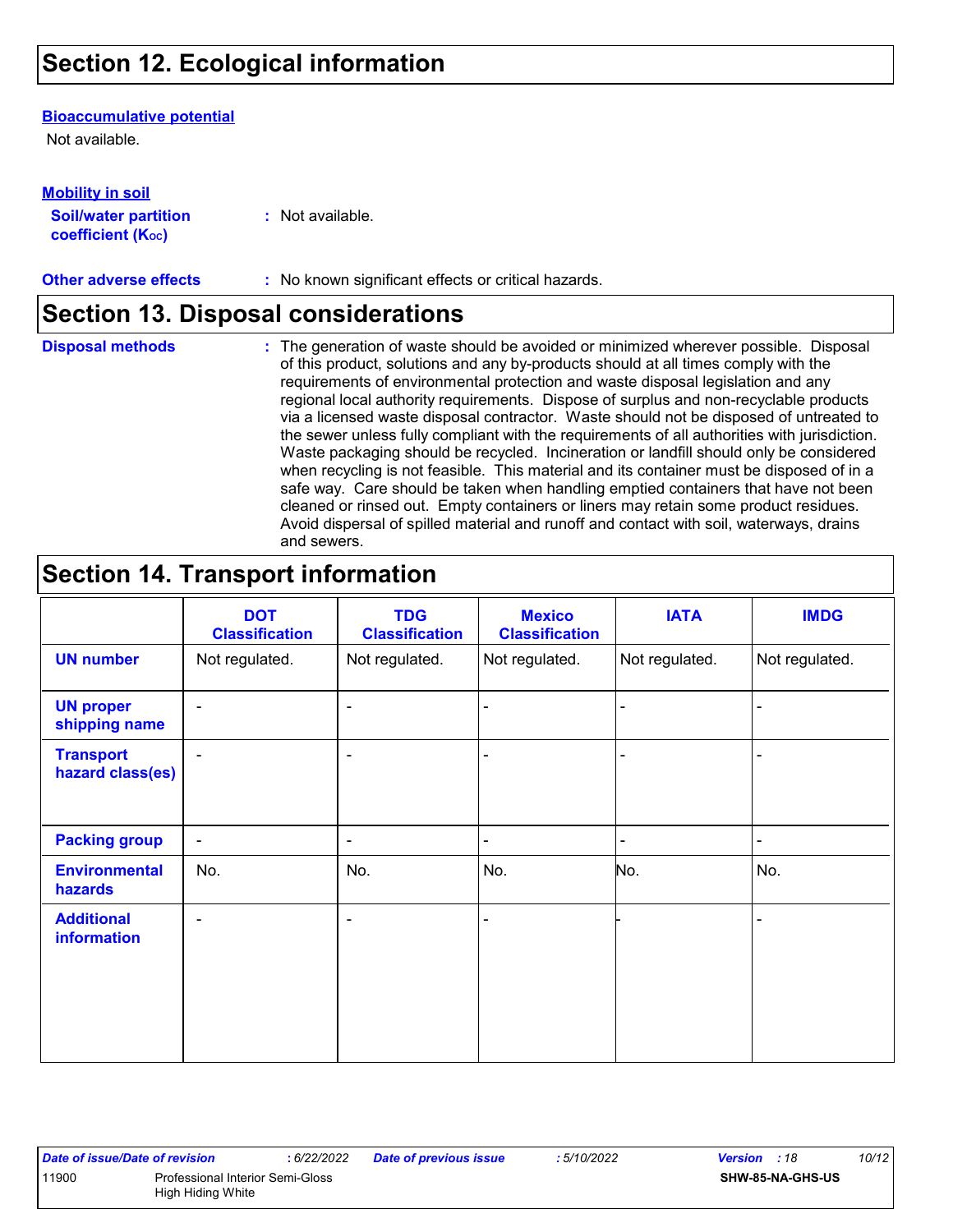### **Section 14. Transport information**

|                                                                           | Special precautions for user : Multi-modal shipping descriptions are provided for informational purposes and do not<br>consider container sizes. The presence of a shipping description for a particular<br>mode of transport (sea, air, etc.), does not indicate that the product is packaged<br>suitably for that mode of transport. All packaging must be reviewed for suitability<br>prior to shipment, and compliance with the applicable regulations is the sole<br>responsibility of the person offering the product for transport. People loading and<br>unloading dangerous goods must be trained on all of the risks deriving from the<br>substances and on all actions in case of emergency situations. |
|---------------------------------------------------------------------------|--------------------------------------------------------------------------------------------------------------------------------------------------------------------------------------------------------------------------------------------------------------------------------------------------------------------------------------------------------------------------------------------------------------------------------------------------------------------------------------------------------------------------------------------------------------------------------------------------------------------------------------------------------------------------------------------------------------------|
| <b>Transport in bulk according : Not available.</b><br>to IMO instruments |                                                                                                                                                                                                                                                                                                                                                                                                                                                                                                                                                                                                                                                                                                                    |

: Not available. **Proper shipping name :**

## **Section 15. Regulatory information**

**TSCA 5(a)2 proposed significant new use rules**: 2-Methyl-4-isothiazolin-3-one; 5-Chloro-2-methylisothiazolinone

#### **SARA 313**

SARA 313 (40 CFR 372.45) supplier notification can be found on the Environmental Data Sheet.

#### **California Prop. 65**

WARNING: This product contains chemicals known to the State of California to cause cancer and birth defects or other reproductive harm.

#### **International regulations**

| <b>International lists</b> | : Australia inventory (AIIC): Not determined.                |
|----------------------------|--------------------------------------------------------------|
|                            | China inventory (IECSC): Not determined.                     |
|                            | Japan inventory (CSCL): Not determined.                      |
|                            | Japan inventory (ISHL): Not determined.                      |
|                            | Korea inventory (KECI): Not determined.                      |
|                            | New Zealand Inventory of Chemicals (NZIoC): Not determined.  |
|                            | Philippines inventory (PICCS): Not determined.               |
|                            | Taiwan Chemical Substances Inventory (TCSI): Not determined. |
|                            | Thailand inventory: Not determined.                          |
|                            | Turkey inventory: Not determined.                            |
|                            | Vietnam inventory: Not determined.                           |

### **Section 16. Other information**

**Hazardous Material Information System (U.S.A.)**



**The customer is responsible for determining the PPE code for this material. For more information on HMIS® Personal Protective Equipment (PPE) codes, consult the HMIS® Implementation Manual.**

**Caution: HMIS® ratings are based on a 0-4 rating scale, with 0 representing minimal hazards or risks, and 4 representing significant hazards or risks. Although HMIS® ratings and the associated label are not required on SDSs or products leaving a facility under 29 CFR 1910.1200, the preparer may choose to provide them. HMIS® ratings are to be used with a fully implemented HMIS® program. HMIS® is a registered trademark and service mark of the American Coatings Association, Inc.**

**Procedure used to derive the classification**

| <b>Classification</b>         | <b>Justification</b> |
|-------------------------------|----------------------|
| CARCINOGENICITY - Category 1A | ICalculation method  |

| Date of issue/Date of revision |                                                              | : 6/22/2022 | <b>Date of previous issue</b> | : 5/10/2022 | <b>Version</b> : 18     | 11/12 |
|--------------------------------|--------------------------------------------------------------|-------------|-------------------------------|-------------|-------------------------|-------|
| 11900                          | <b>Professional Interior Semi-Gloss</b><br>High Hiding White |             |                               |             | <b>SHW-85-NA-GHS-US</b> |       |